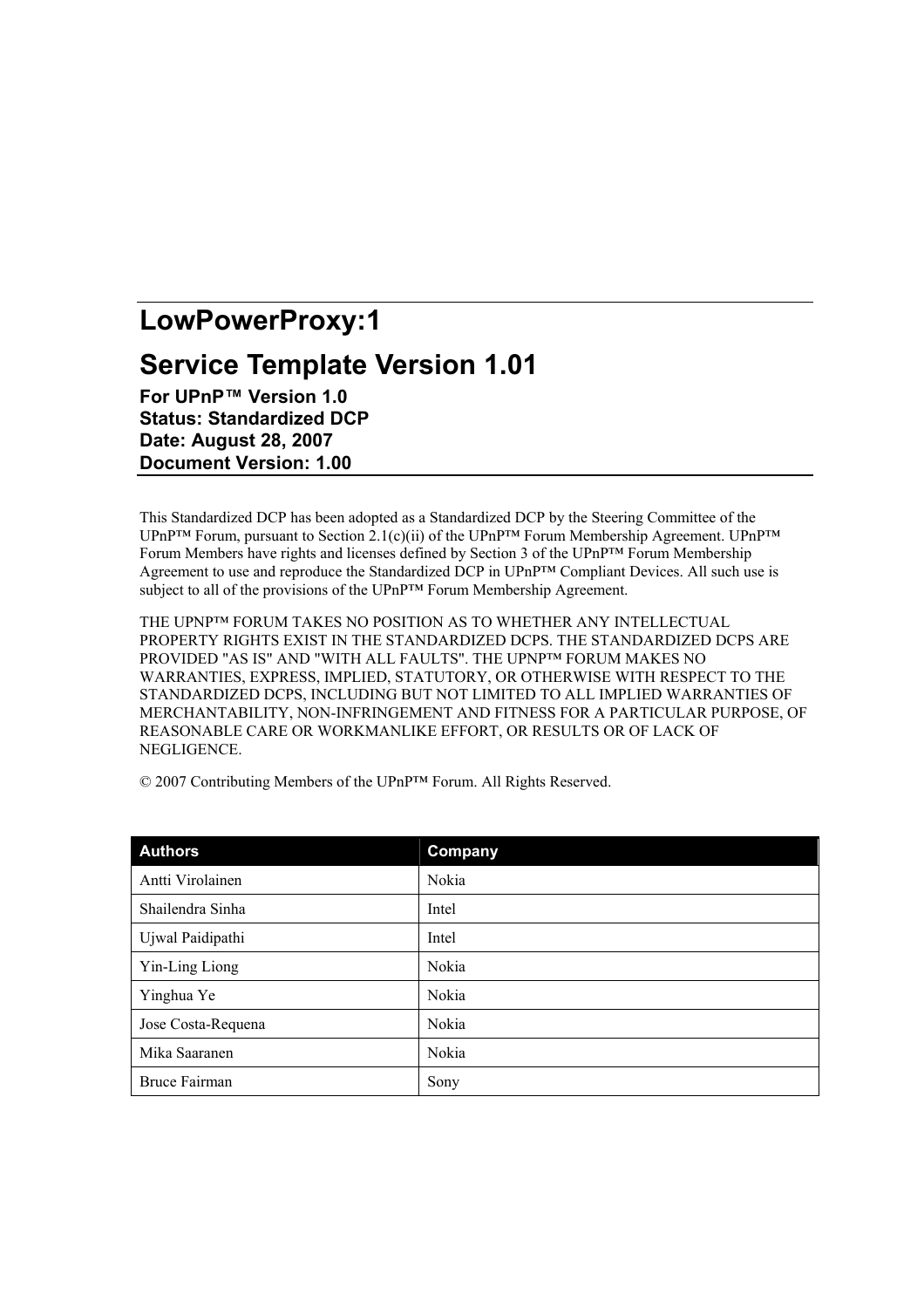## **Contents**

| $\mathbf{1}$ .               |         |                                                                         |  |
|------------------------------|---------|-------------------------------------------------------------------------|--|
|                              | 11      |                                                                         |  |
|                              | 111     |                                                                         |  |
|                              | 1.1.2.  |                                                                         |  |
|                              | 12      |                                                                         |  |
| 2.                           |         | <b>SERVICE MODELING DEFINITIONS FOR BASIC POWER MANAGEMENT PROXY  6</b> |  |
|                              | 2.1     |                                                                         |  |
|                              | 2.2     |                                                                         |  |
|                              | 2.2.1.  |                                                                         |  |
|                              | 222     |                                                                         |  |
|                              | 223     |                                                                         |  |
|                              | 2.2.4   | DeviceListInfo. 8 8                                                     |  |
|                              | 2.2.5.  |                                                                         |  |
|                              | 2.2.6.  |                                                                         |  |
|                              | 23      |                                                                         |  |
|                              | 24      |                                                                         |  |
|                              | 241     |                                                                         |  |
|                              | 2.4.2.  |                                                                         |  |
|                              | $2.5 -$ |                                                                         |  |
|                              | 2.5.1.  |                                                                         |  |
|                              | 2.5.2.  |                                                                         |  |
| <b>3.</b>                    |         |                                                                         |  |
| $\boldsymbol{\mathcal{A}}$ . |         |                                                                         |  |
|                              |         |                                                                         |  |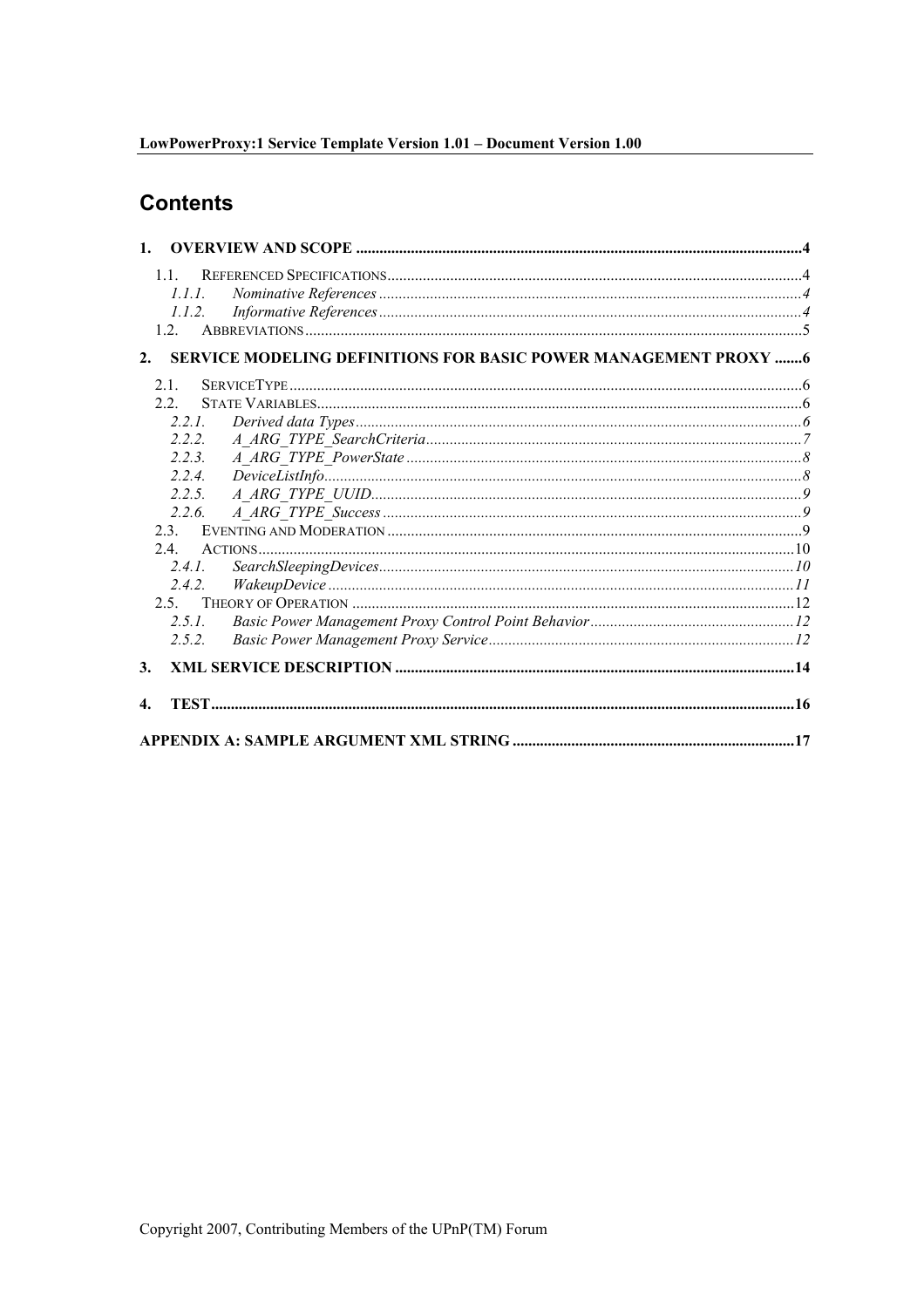## **List of Tables**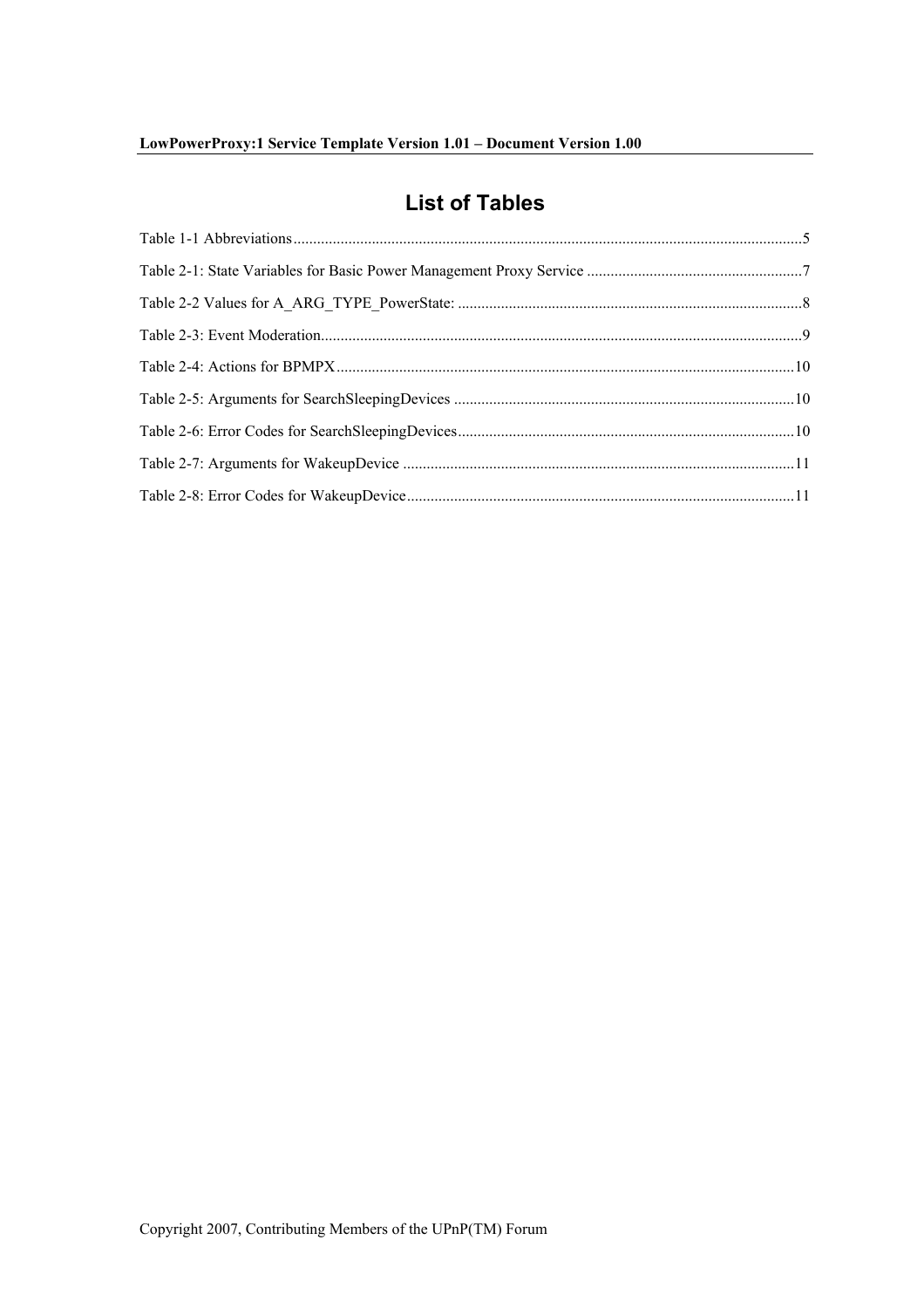#### $\mathbf 1$ **Overview and Scope**

This service definition is compliant with the UPnP Device Architecture version 1.0. [1]

This service-type enables modeling of "Basic Power Management Proxy" function capabilities. Basic Power Management Proxy (BPMPX) is a combination of UPnP service and a control point. As Control Point, Proxy discovers and controls Low Power Device services running in the network, and as UPnP Proxy service, it advertises itself to the network, and responds to actions from low power aware Control Point. [4] Basic functions that BPMPX does are as follows:

- Receive multicast discovery messages from power managed UPnP devices in order to be aware of their power states (i.e. the BPMPX will act as Control Point).
- Send multicast or unicast discovery messages (i.e. M-SEARCH) to query UPnP devices and keep track of their power states (*i.e.* the BPMPX will act as Control Point).
- Send GetPowerManagementInfo action to obtain power management mechanism provided by power-aware devices.
- Should send the appropriate wakeup message to the specified sleeping device when it receives WakeupDevice action from power aware Control Point. [4]
- Act as **UPnP** service
	- $\circ$ Sending BPMPX service announcements and M-Search replies.
	- Respond to SearchSleepingDevices action to provide the information of sleeping devices  $\Omega$ in network.
	- o Respond to Wakeup action from Control Point. (Wake up action is directed to the low power devices and not for waking up the BPMPX)

#### $1.1.$ **Referenced Specifications**

Unless stated otherwise herein, implementation of the mandatory provisions of any standard referenced by this specification shall be mandatory for compliance with this specification.

### 1.1.1. Nominative References

This section lists the normative references used in this document and includes the tag inside square brackets that is used for each sub reference:

- [1] UPnP Device Architecture, version 1.0.
- [2] Extensible Markup Language (XML) 1.0 (Second Edition), T. Bray, J.Paoli, C. M. Sperberg-McQueen, E Maler, eds. W3C Recommendations, 6 October 2000.
- [3] LowPowerDevice:1 Mika Saaranen, Jose Costa-Requena, Shailendra Sinha, Ujwal Paidipathi, Yin-Ling Liong, Yinghua Ye, and Bruce Fairman, etc.

#### $1.1.2.$ **Informative References**

This section lists the informative references used in this document and includes the tag inside square brackets that is used for each sub reference: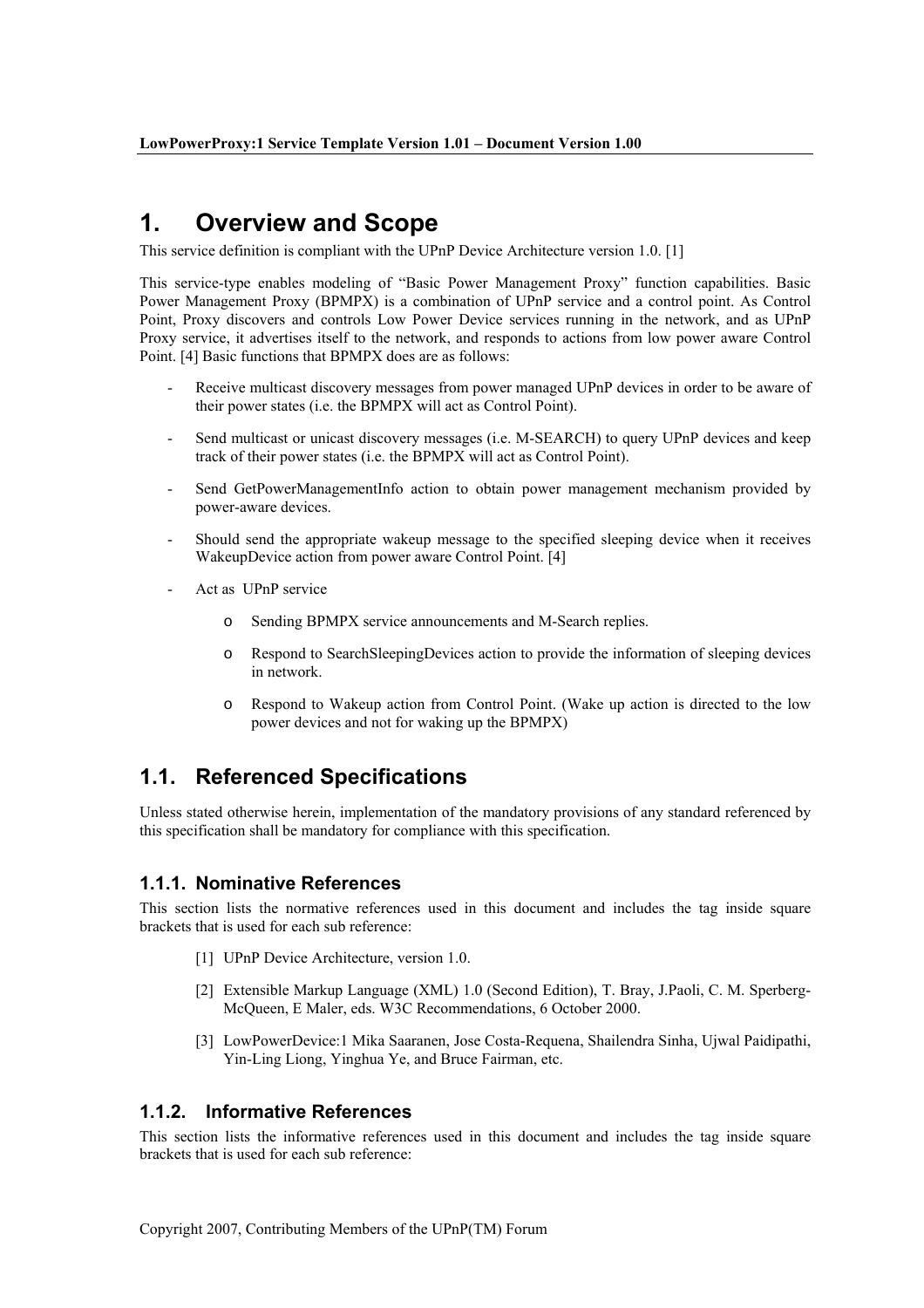[4] UPnP Low Power Architecture. Ujwal Paidipathi, Jose Costa-Requena, Shailendra Sinha, Yin-Ling Liong, Yinghua Ye, Bruce Fairman, etc.

## 1.2. Abbreviations

### **Table 1-1 Abbreviations**

| <b>Definition</b> | <b>Description</b>                                      |  |
|-------------------|---------------------------------------------------------|--|
| <b>BPMPX</b>      | Basic Power Management Proxy                            |  |
| UUID              | Universal Unique Identifier                             |  |
| DDDURI            | Device Description Document Uniform Resource Identifier |  |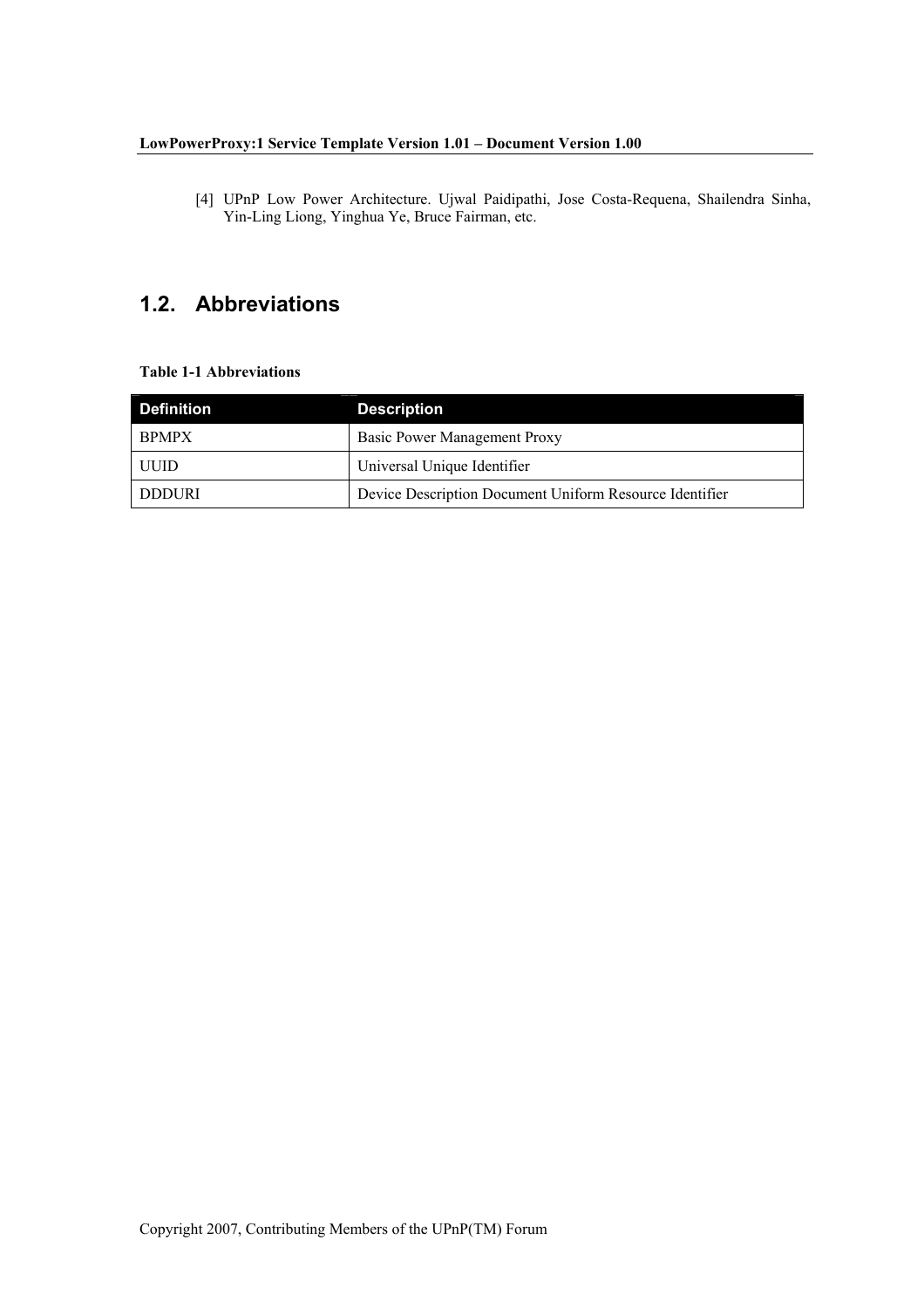### $2.$ **Service Modeling Definitions for Basic Power Management Proxy**

### 2.1. ServiceType

The following service type identifies BPMPX service:

urn:schemas-upnp-org:service:LowPowerProxy:1

### 2.2. State Variables

Reader Note: For first-time reader, it may be more insightful to read the action definitions before reading the state variable definitions.

### 2.2.1. Derived data Types

This section defines some derived data types that are represented as UPnP string data types with special syntax.

### 2.2.1.1. XML Documents as UPnP Arguments

The UPnP Low Power service framework often uses XML documents as arguments in UPnP actions. The UPnP data type is a string. This places restrictions on a string's content; it has to represent a well-formed XML fragment (this includes a complete XML document).

The XML schemas used in UPnP Low Power are defined in the respective files located on http://www.upnp.org/schemas/

In the XML documents, implementations may use an explicit reference to appropriate name spaces.

Finally, an XML document, conforming to the UPnP V1.0 architecture [1], needs to be escaped by using the normal XML rules, defined in section 2.4 Character Data and Markup of Extensible Markup Language [2], before embedding it in a SOAP request or response message. The XML escaping rules are summarized from the reference [2] mentioned above:

- The  $(\leq)$  character is encoded as  $(\< t)$ ;
- The  $(>)$  character is encoded as  $(\&$ gt;)
- The  $(\&)$  character is encoded as  $(\&$ ;  $\bullet$
- The  $('')$  character is encoded as  $(\&$ auot:)
- The  $(')$  character is encoded as  $(\&$ apos;)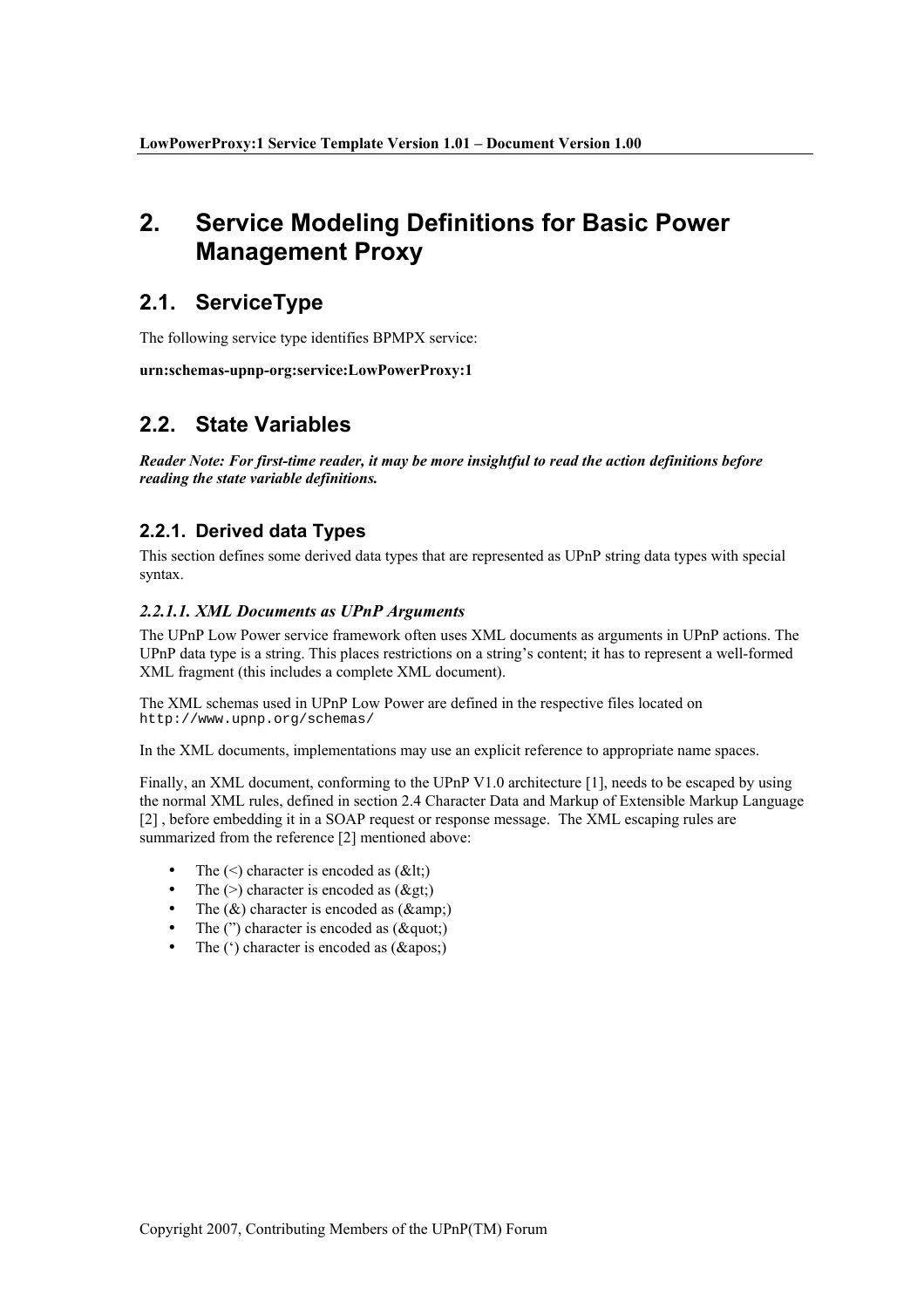| <b>Variable Name</b>      | Req. or<br>Opt. <sup>1</sup> | Data<br><b>Type</b>          | <b>Allowed Value<sup>2</sup></b> | <b>Default</b><br>Value <sup>2</sup> | Eng.<br><b>Units</b> |
|---------------------------|------------------------------|------------------------------|----------------------------------|--------------------------------------|----------------------|
| A ARG TYPE SearchCriteria | R                            | string                       | See section 2.2.2                | N/A                                  | N/A                  |
| A ARG TYPE PowerState     | R                            | ui1                          | See section 2.2.3                | N/A                                  | N/A                  |
| DeviceListInfo            | R                            | string<br>(XML)<br>document) | See section 2.2.4                | N/A                                  | N/A                  |
| A ARG TYPE UUID           | $\Omega$                     | string                       | See section 2.2.5                | N/A                                  | N/A                  |
| A ARG TYPE Success        | O                            | boolean                      | See section 2.2.6                | N/A                                  | N/A                  |

Table 2-1: State Variables for Basic Power Management Proxy Service

<sup>1</sup> R = Required, O = Optional, X = Non-standard.

<sup>2</sup> Values listed in this column are required. To specify standard optional values or to delegate assignment of values to the vendor, you must reference a specific instance of an appropriate table below.

### 2.2.2. A ARG TYPE SearchCriteria

This is a string variable. Allowed values are listed below.

 $1.$  ssdp:all.

Search for all low power enabled device types.

2. upnp:rootdevice.

Search for low power enabled root devices only.

3. uuid:device-UUID.

Search for particular low power enabled device. Device "UUID" specified by UPnP vendor.

4. urn:schemas-upnp-org:device:deviceType:v.

Search for any low power enabled device with this type. Device type and version defined by UPnP forum working committee.

5. urn:schemas-upnp-org:service:serviceType:y.

Search for any low power enabled device that has a service of this type. Service type and version defined by UPnP forum working committee.

6. urn: domain-name: device: device Type: v.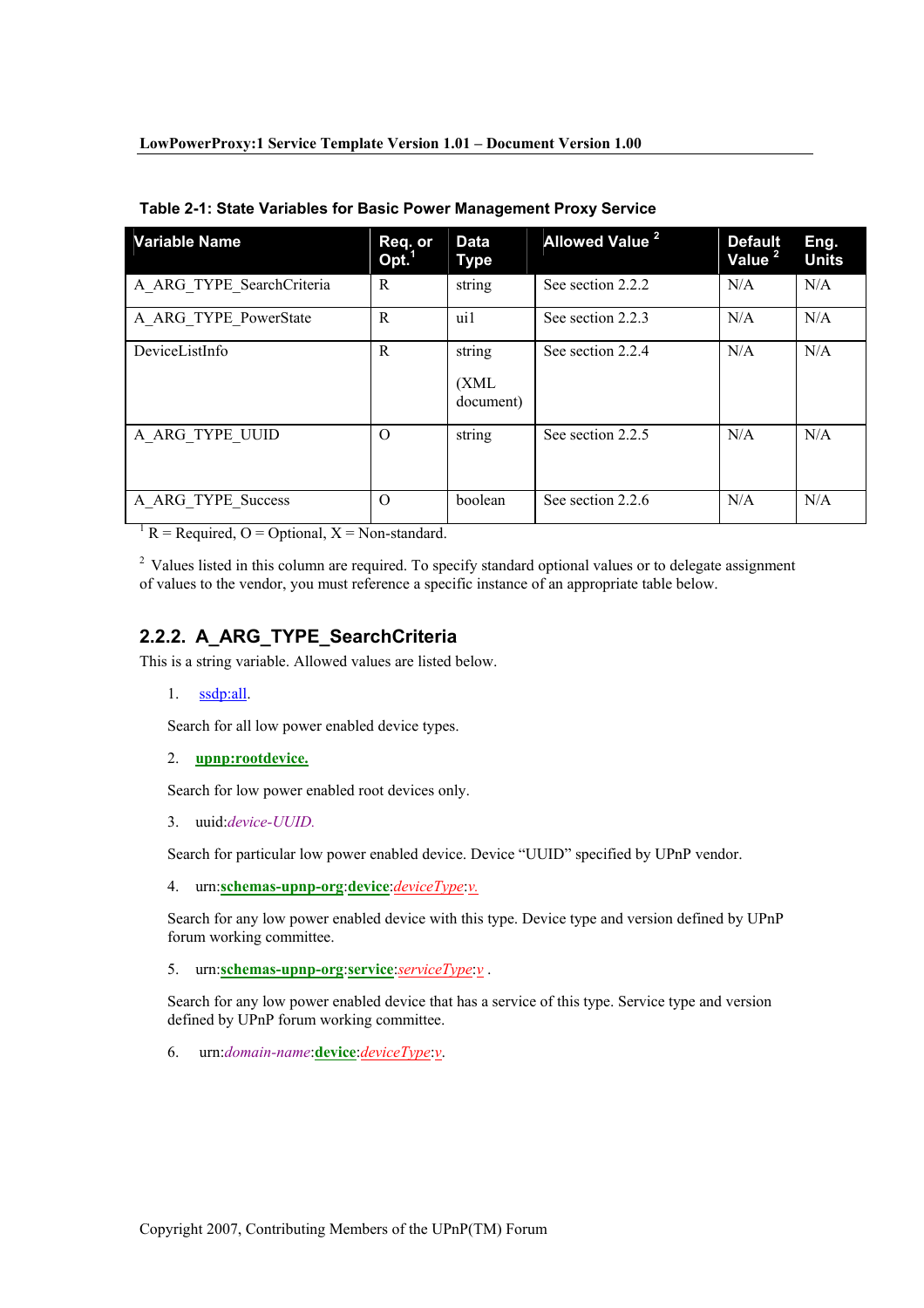Search for any low power enabled device with matching domain name and this non-standard device type.

7. urn: domain-name: service: serviceType: v..

Search for any low power enabled device with matching domain name and this non-standard service type.

### 2.2.3. A ARG TYPE PowerState

This is an integer type state variable. This variable is introduced to provide type information for the "PowerState" parameter in action "SearchSleepingDevices". Allowed values are listen in the Table 2-2.

| Interested PowerState(s)                | Value |
|-----------------------------------------|-------|
| Reserved for future purposes            |       |
| Deep Sleep Online                       | 2     |
| Deep Sleep Online                       | 3     |
| Deep Sleep Offline                      | 4     |
| Deep Sleep Offline                      | 5     |
| Deep Sleep Online OR Deep Sleep Offline | 6     |
| Deep Sleep Online OR Deep Sleep Offline |       |

### Table 2-2 Values for A ARG TYPE PowerState:

### 2.2.4. DeviceListInfo

This is escaped XML string as specified in section 2.2.1.1. DeviceListInfo is a structure that provides information about the sleeping low power enabled devices in the network.

This variable is described by schema identified by "urn: schema-upnp-org:lp:DeviceListInfo"; and it is located at: http://www.upnp.org/schemas/DeviceListInfo.xsd.

**DeviceInfo:** This is a required field if there is a device with matching search criteria and power state in the proxy device list. It is defined as an XML element. A device definition is required for each matching device in the device list.

**DeviceFriendlyName:** This is optional field. The value is of type string and contains the device friendly name. [1]

**DDDURI:** This is a required field. Contains an URL to the UPnP description of the root device. Normally the host portion contains a literal IP address rather than a domain name in unmanaged networks. Specified by UPnP vendor. Single URL.

**UUID:** This is a required field. The field contains the Universally Unique Identifier of the device. UUIDs are 128 bit numbers that must be formatted as specified by the following grammar.

UUID =  $4*$ <hexOctet>"-" 2\*<hexOctet>"-" 2\*<hexOctet> "-" 2\*<hexOctet> "-" 6\*<hexOctet

 $hexOctet =  $\langle hexDigit \rangle \langle hexDigit \rangle$$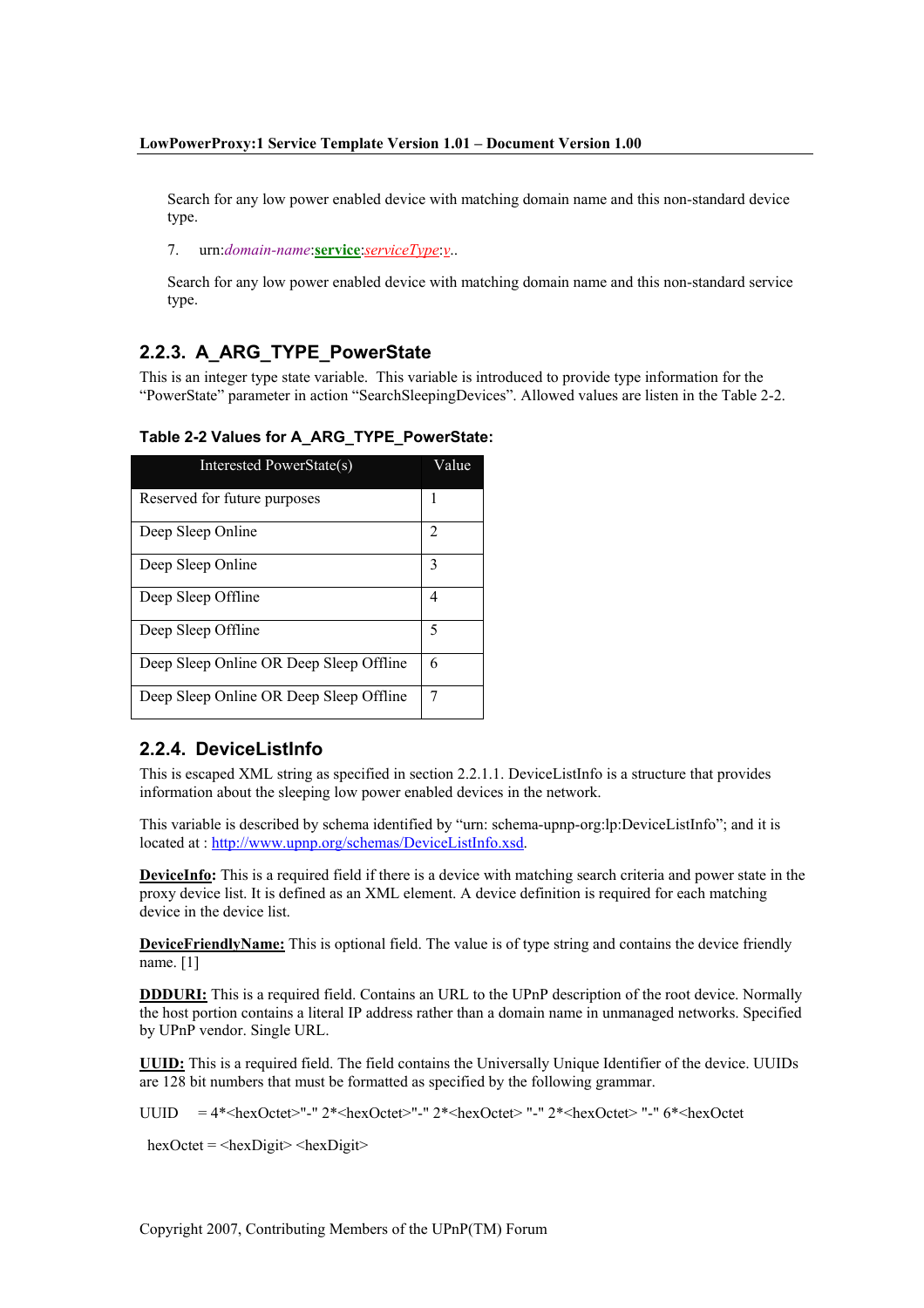**Device Type:** This is a required field. The value is of type string and contains the device type information. For more information about device types refer to [1].

Service: This is a required field and defined as an XML element. This field describes the service of the device. A service definition is required for each service supported by the device.

Service Type: This is required field. The value is of type string and contains service type information. For more information about service type refer to [1].

ServiceID: This is required field. The value is of type string and contains the Service Identifier. For more information about serviceID refer to [1].

**EmbeddedDeviceInfo:** This is an optional field and defined as an XML element. This field describes the embedded device information

**EmbeddedService:** This is an optional field and defined as an XML element. This field describes the service information of embedded device

PowerState: This is a required field. The value is an integer and contains the power state of the device. Refer to  $\boxed{3}$  and  $\boxed{4}$  for details.

**SleepPeriod:** This is a required field. The value is an integer and contains the sleep period of the device. Refer to [3] and [4] for details.

WakeupMethod: This is a required field and defined as an XML element. This field describes the method how to wake up the device. Refer to [3] and [4] for details.

ProxyWakeUpPossible: This is a required field. The value is of type string and contains one of the 2 values (Yes, No). This field indicates BPMPX's capabilities of waking up the device.

The sample argument XML string is presented in Appendix A.

### 2.2.5. A ARG TYPE UUID

This is a string type state variable. For more details about the data format refer to  $[1]$ . This state variable provides type of information for the "UUID" parameter in action WakeupDevice, and contains the "UUID" of the sleeping device that the low power aware control point wants to wake up.

### 2.2.6. A ARG TYPE Success

This is a Boolean type state variable. This state variable provides type of information for the "Success" parameter in action WakeupDevice. It contains one of the two value ("1", "0"). For more information about the Boolean data type, refer to [1].

#### $2.3.$ **Eventing and Moderation**

#### **Table 2-3: Event Moderation**

| Variable Name  |    | <b>Event</b> | Evented Moderated Max Event Logical<br>Rate <sup>'</sup> | Combination per Event <sup>2</sup> | Min Delta |
|----------------|----|--------------|----------------------------------------------------------|------------------------------------|-----------|
| DeviceListInfo | Nο | N/A          | N/A                                                      | N/A                                | N/A       |

<sup>1</sup> Determined by N, where Rate = (Event)/(N secs).

 $2(N)$  \* (allowed Value Range Step).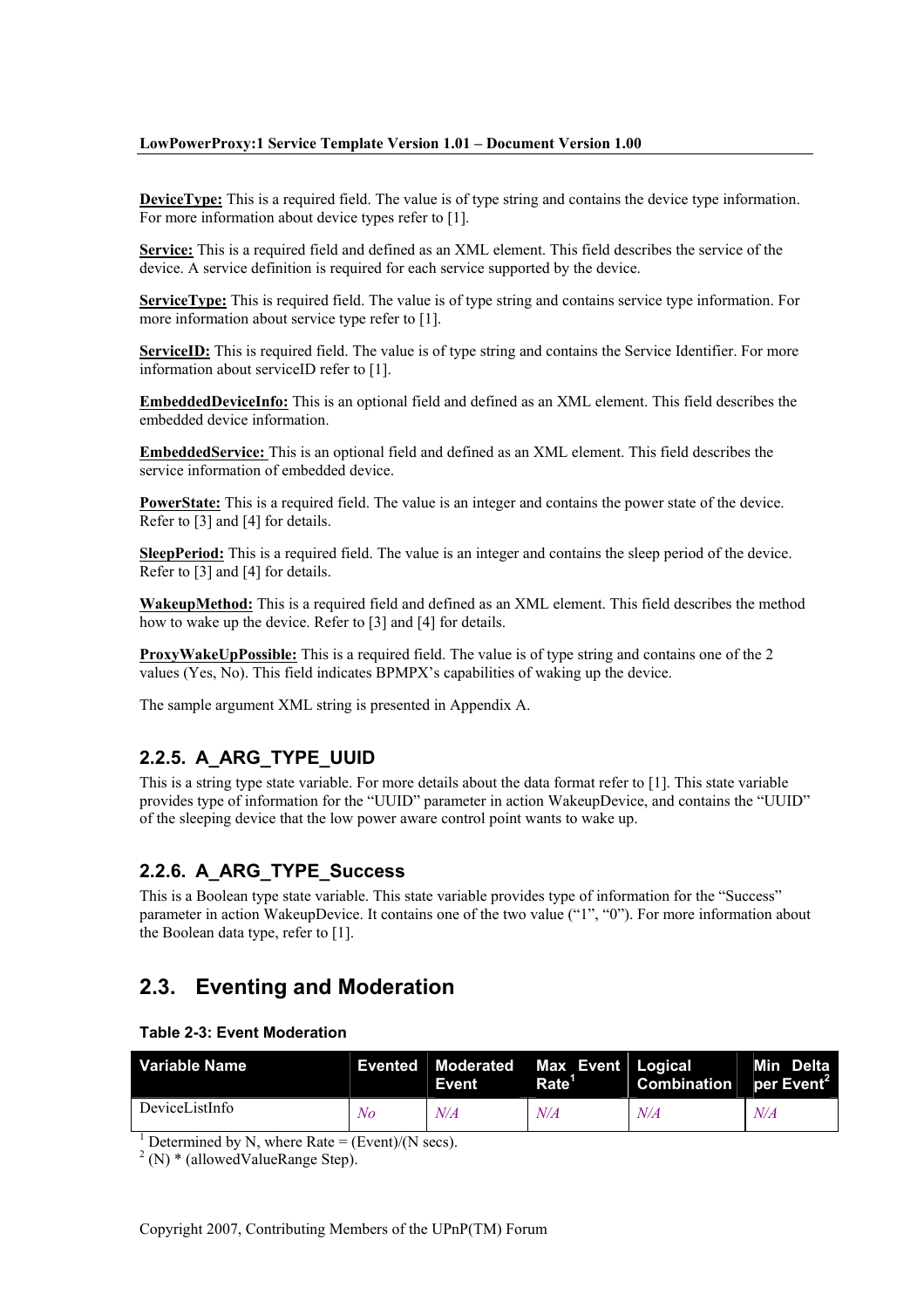### 2.4. Actions

Immediately following this table is detailed information about action for a BPMPX, including short descriptions of the action, the effects of the action on state variables, and error codes defined by the actions

### **Table 2-4: Actions for BPMPX**

| Name                                                  | Req. or Opt. |
|-------------------------------------------------------|--------------|
| <b>SearchSleepingDevices</b>                          |              |
| WakeupDevice                                          |              |
| ${}^{1}R$ = Required, O = Optional, X = Non-standard. |              |

## 2.4.1. SearchSleepingDevices

This action allows Low Power Aware Control Points to retrieve the list of sleeping devices that the BPMPX caches. The BPMPX returns the list of sleeping devices matching the Search Criteria and the PowerState specified by the Low Power Aware Control Point, included in the "DeviceList" parameter. The "DeviceList" parameter may be NULL (empty string) if there is no matching device found on the BPMPX. The BPMPX only searches the information available on the interface that it used to receive the SearchSleepingDevices action.

### 2.4.1.1. Arguments

### Table 2-5: Arguments for SearchSleepingDevices

| Argument       | <b>Direction</b> | relatedStateVariable      |
|----------------|------------------|---------------------------|
| SearchCriteria | IN               | A ARG TYPE SearchCriteria |
| PowerState     | IN               | A ARG TYPE PowerState     |
| DeviceList     | <b>OUT</b>       | DeviceListInfo            |

## 2.4.1.2. Dependency on State (if any)

None

### 2.4.1.3. Effect on State (if any)

This action doesn't have any effect on the current state of the BPMPX.

### 2.4.1.4. Errors

#### Table 2-6: Error Codes for SearchSleepingDevices

|         | <b>ErrorCode</b> ErrorDescription | <b>Description</b>                               |
|---------|-----------------------------------|--------------------------------------------------|
| 400-499 |                                   | See UPnP Device Architecture section on Control. |
| 500-599 |                                   | See UPnP Device Architecture section on Control. |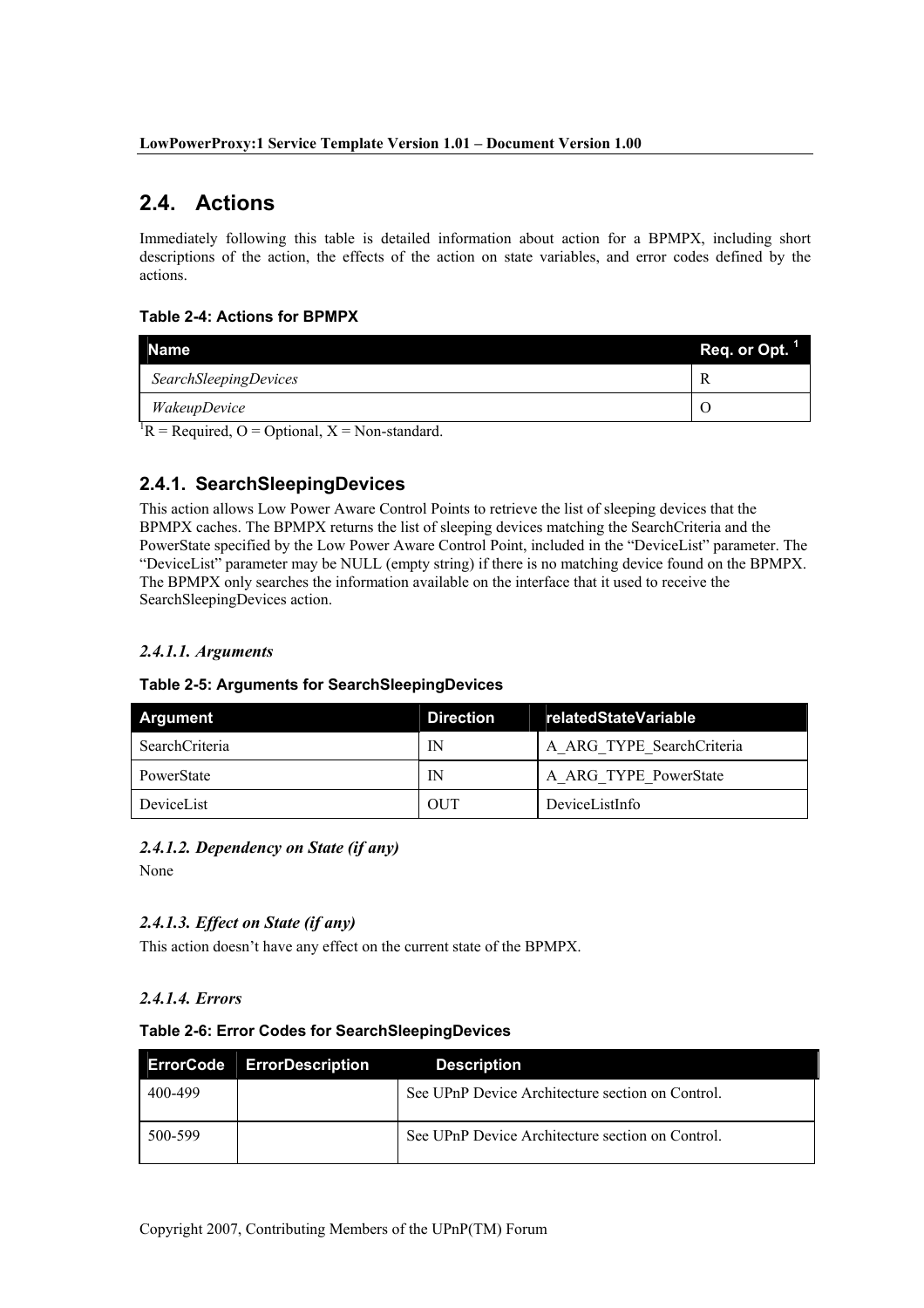| <b>ErrorCode</b> | <b>ErrorDescription</b>                   | <b>Description</b>                                                   |
|------------------|-------------------------------------------|----------------------------------------------------------------------|
| 600-699          |                                           | See UPnP Device Architecture section on Control.                     |
| 701              | Unsupported or<br>invalid Search Criteria | The search criteria is not supported or is invalid                   |
| 702              | PowerState value is<br>out of range       | The specified value for the PowerState parameter is out of<br>range. |
| 703              | Cannot process the<br>request             | Cannot process the request.                                          |

### 2.4.2. WakeupDevice

This action is used to wake up a sleeping device specified by the "UUID". After receiving wakeup action, the BPMPX will execute the appropriate wakeup method, which should be recognized by the sleeping device. If the device is in Deep Sleep Offline, the BPMPX would require using bearer dependent out of band wake up mechanism.

Success argument value "1" indicates BPMPX successfully executed the appropriate wakeup mechanism to wake up the sleeping device specified by "UUID". However there is no guarantee that device will be woken up. Value of "0" indicates BPMPX failed to execute the WakeupDevice control action.

### 2.4.2.1. Arguments

| Argument       | <b>Direction</b> | <b>RelatedStateVariable</b> |
|----------------|------------------|-----------------------------|
| Uuid           | IN               | A ARG TYPE UUID             |
| <b>Success</b> | OUT              | A ARG TYPE Success          |

### 2.4.2.2. Dependency on State (if any)

The supplied "UUID" has to be known by BPMPX.

### 2.4.2.3. Effect on State (if any)

If the action succeeds, the representation of the low power device in BPMPX will change after BPMPX receives the SSDP announcements from the device. If the action fails, the representation of the low power device in BPMPX changes to disconnected.

### 2.4.2.4. Errors.

### Table 2-8: Error Codes for WakeupDevice

|         | <b>ErrorCode ErrorDescription</b> | <b>Description</b>                               |
|---------|-----------------------------------|--------------------------------------------------|
| 400-499 |                                   | See UPnP Device Architecture section on Control. |
| 500-599 |                                   | See UPnP Device Architecture section on Control. |
| 600-699 |                                   | See UPnP Device Architecture section on Control. |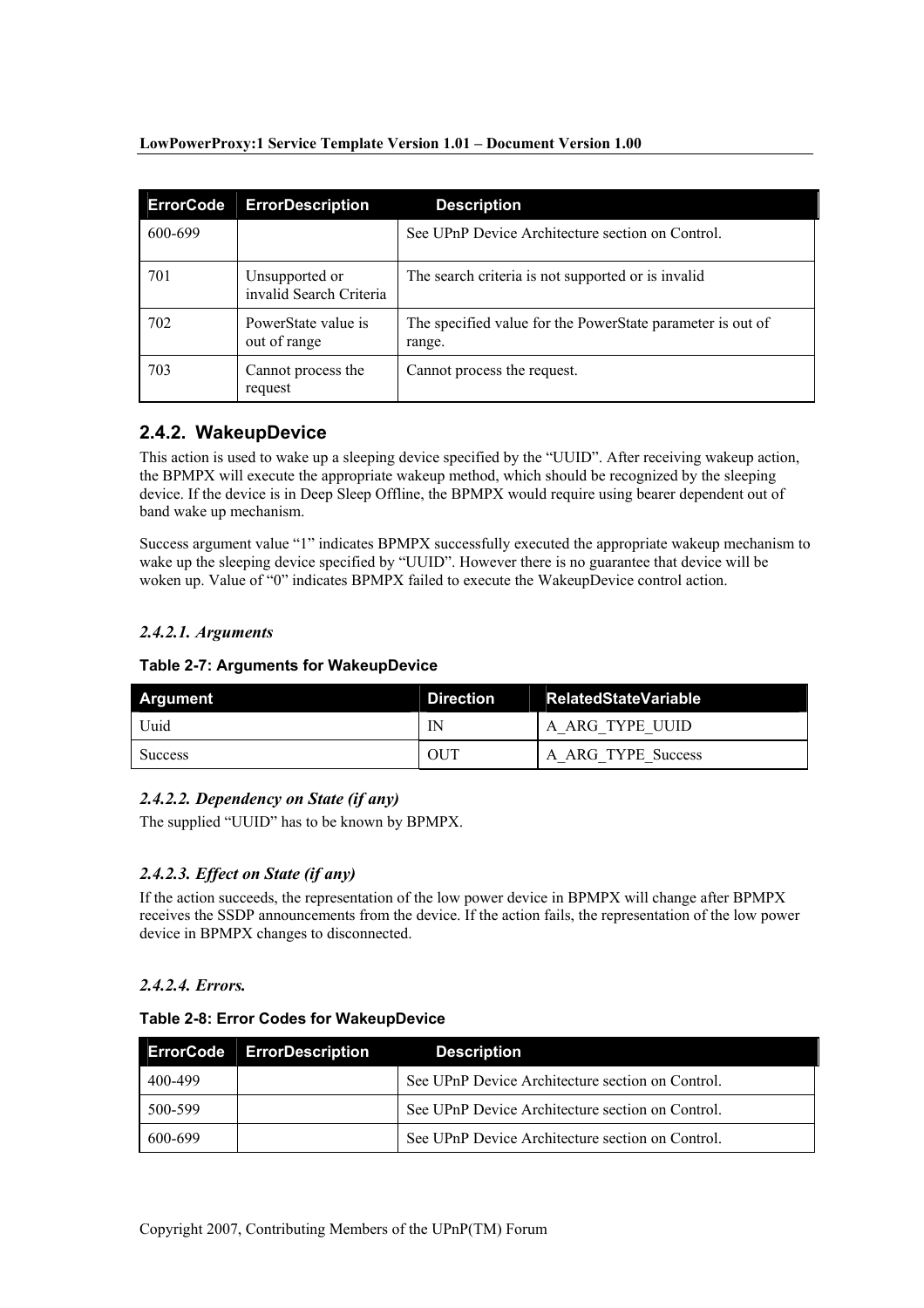| <b>ErrorCode</b> | <b>ErrorDescription</b>                                                           | <b>Description</b>                                                          |
|------------------|-----------------------------------------------------------------------------------|-----------------------------------------------------------------------------|
| 704              | Current BPMPX does<br>not know the wakeup<br>mechanism of the<br>sleeping device. | BPMPX does not know how to wake up the device specified by<br>"UUID".       |
| 705              | Invalid "UUID"<br>reference                                                       | The "UUID" reference argument does not refer to a valid<br>sleeping device. |
| 706              | Device is active.                                                                 | The device specified by "UUID" is in active state.                          |

#### **Theory of Operation**  $2.5.$

Basic Power Management Proxy (BPMPX) is responsible for discovering Low Power devices and facilitating the discovery of Low Power device in a Low Power state by Low Power Aware Control Points in the network

### 2.5.1. Basic Power Management Proxy Control Point Behavior

This section briefly outlines some typical operations of embedded control point of the BPMPX:

- Discovery of the low power devices and interpretation of their power states in the extended SSDP headers.[3] SSDP discovery messages consist of two parts: SSDP announcement messages from low power devices and replies to M-Search messages sent by the BPMPX. When sleeping devices change their power states or leave the network. BPMPX should be able to update DeviceListInfo.
- Use "GetPowerManagementInfo" control action, exposed by the LowPowerDevice -service,[3] to get power management related information about the device.
- Use "Wakeup" control action, exposed by the LowPowerDevice -service, to wake up the low power device. [3]
- May use bearer specific wake up mechanism [4] to wake up the low power device.

### 2.5.2. Basic Power Management Proxy Service

The UPnP BPMPX, which works as a proxy service, exposes the "SearchSleepingDevices" action to the low power aware Control Point. The BPMPX maintains the power management related information of the sleeping devices. On receiving the "Search Sleeping Devices" action, the BPMPX retrieves the list of sleeping devices/services matching the input argument parameters from its stored power management related information. The input argument parameters SearchCriteria and PowerState provide the matching criteria for "SearchSleepingDevices". The returned DeviceList has to contain at least the following information:

- Device and/or service information as in the SSDP search response
- The power state of the low power enabled device.
- The sleep period of the low power enabled device.
- $\overline{a}$ Whether the current BPMPX can wake up the low power enabled device.
- The bearer specific wake up method of the low power enabled device.  $\overline{a}$

On receiving the "WakeupDevice" action, if the BPMPX knows the bearer specific wakeup mechanism of the device specified by the "UUID" and if the specified device is in deep sleep offline state, the bearer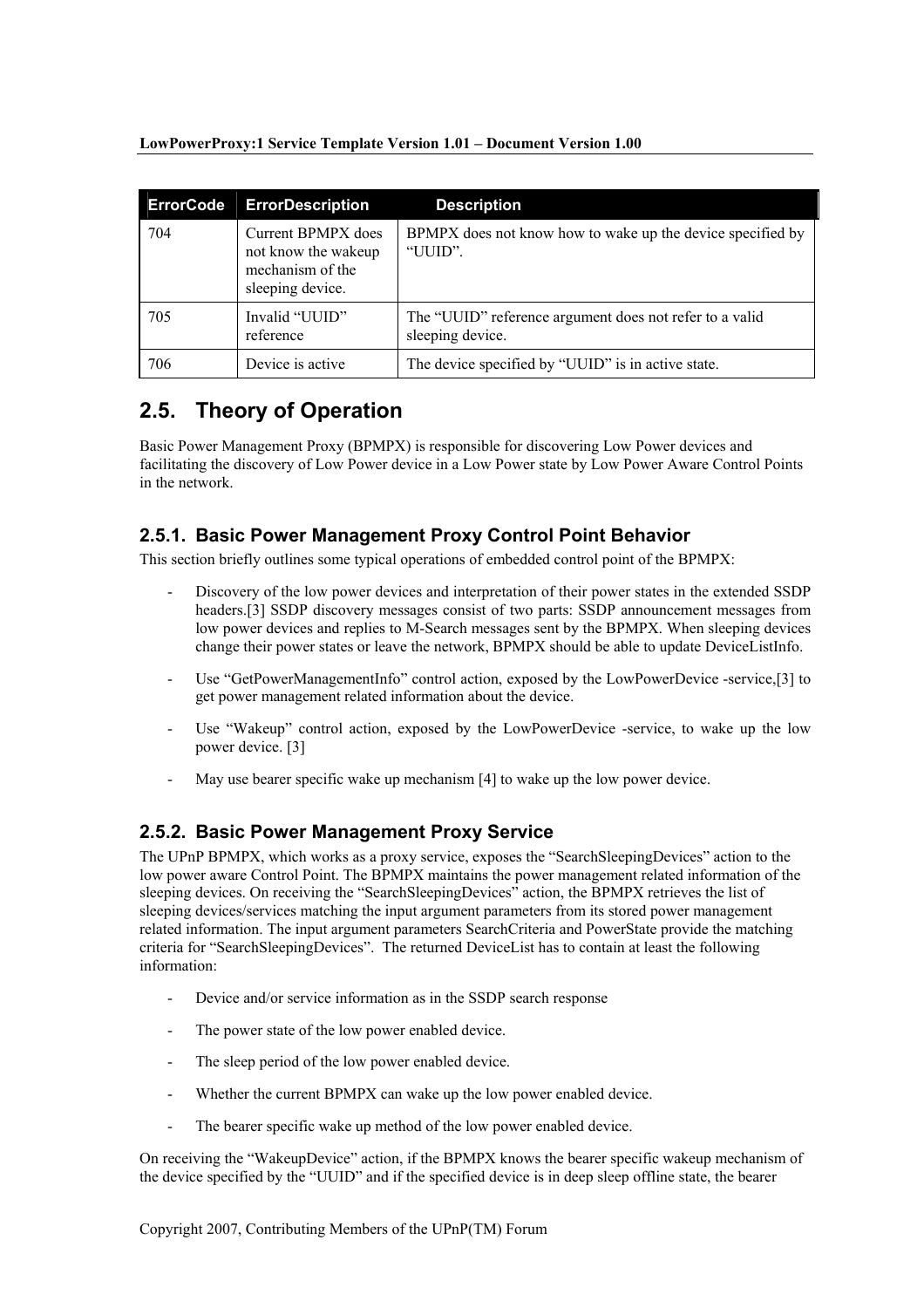specific wakeup messages will be sent from BPMPX to the sleeping device. If the sleeping device is in deep sleep online state, the Wakeup action will be sent from BPMPX to the sleeping device. If the BPMPX does not get a response from the device, it may try to use the bearer specific wakeup mechanism. If BPMPX receives the action, but fails to send out message(s) to the sleeping device, the OUT argument parameter "Success" returns "0".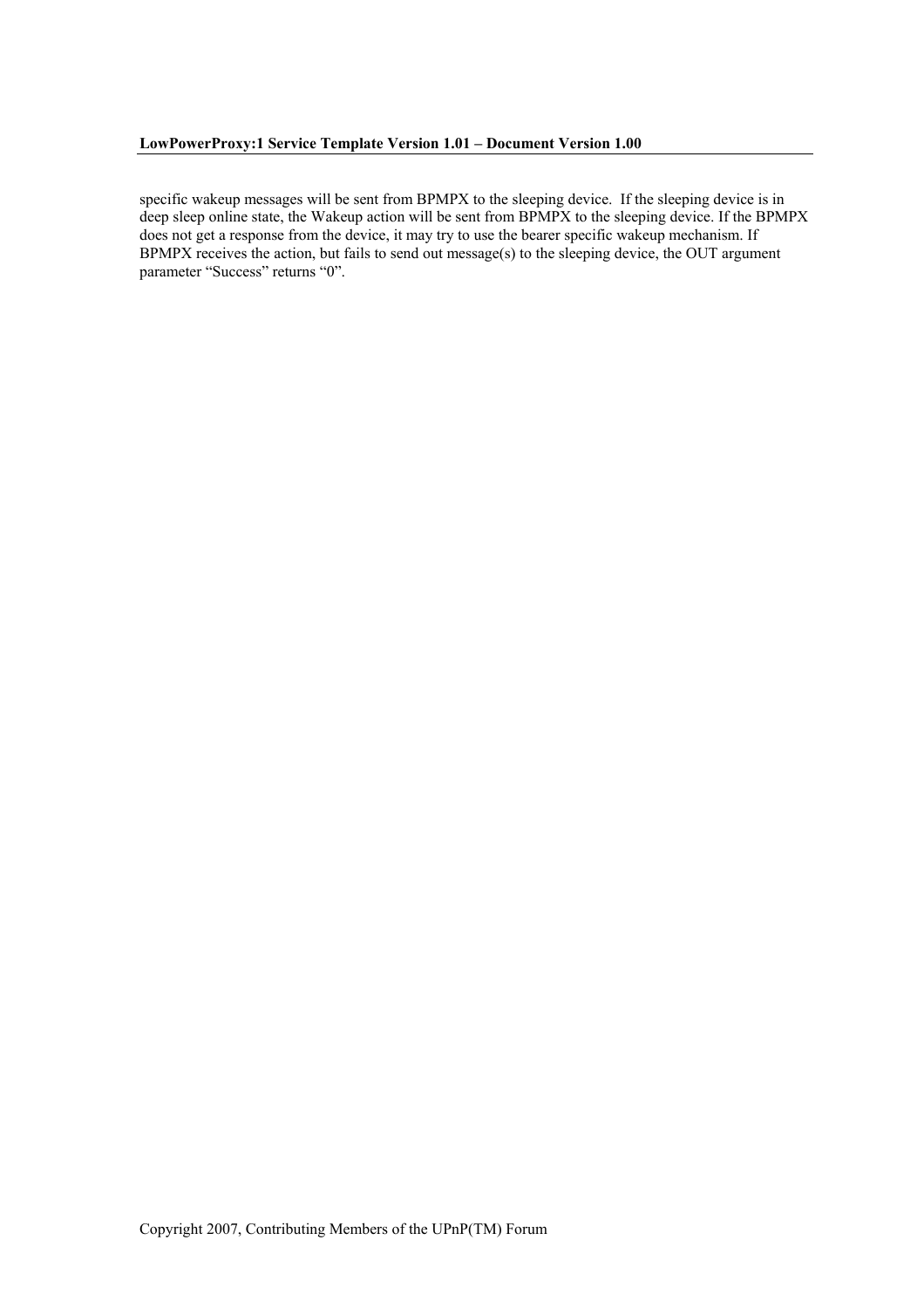## 3. XML Service Description

```
<?xml version="1.0" encoding="utf-8"?> 
<scpd xmlns="urn:schemas-upnp-org:service-1-0"> 
    <specVersion> 
       <major>1</major> 
       <minor>0</minor>
    </specVersion> 
    <actionList> 
       <action> 
           <name>SearchSleepingDevices</name> 
           <argumentList> 
              <argument> 
                 <name>SearchCriteria</name> 
                <direction>in</direction> 
                <relatedStateVariable>A_ARG_TYPE_SearchCriteria
                </relatedStateVariable> 
              </argument> 
              <argument> 
                 <name>PowerState</name> 
                 <direction>in</direction> 
                 <relatedStateVariable>A_ARG_TYPE_PowerState
                 </relatedStateVariable> 
              </argument> 
              <argument> 
                 <name>DeviceList</name> 
                 <direction>out</direction> 
                 <relatedStateVariable>DeviceListInfo
                 </relatedStateVariable> 
              </argument> 
           </argumentList> 
       </action> 
       <action> 
           <name>WakeupDevice</name> 
           <argumentList> 
              <argument> 
                 <name>Success</name> 
                 <direction>in</direction> 
                  <relatedStateVariable>A_ARG_TYPE_Success
                 </relatedStateVariable> 
              </argument> 
              <argument> 
                 <name>Uuid</name> 
                 <direction>out</direction> 
                 <relatedStateVariable>A_ARG_TYPE_UUID
                 </relatedStateVariable> 
              </argument> 
           </argumentList> 
       </action> 
    </actionList> 
    <serviceStateTable> 
       <stateVariable sendEvents="no"> 
           <name>A_ARG_TYPE_SearchCriteria</name>
```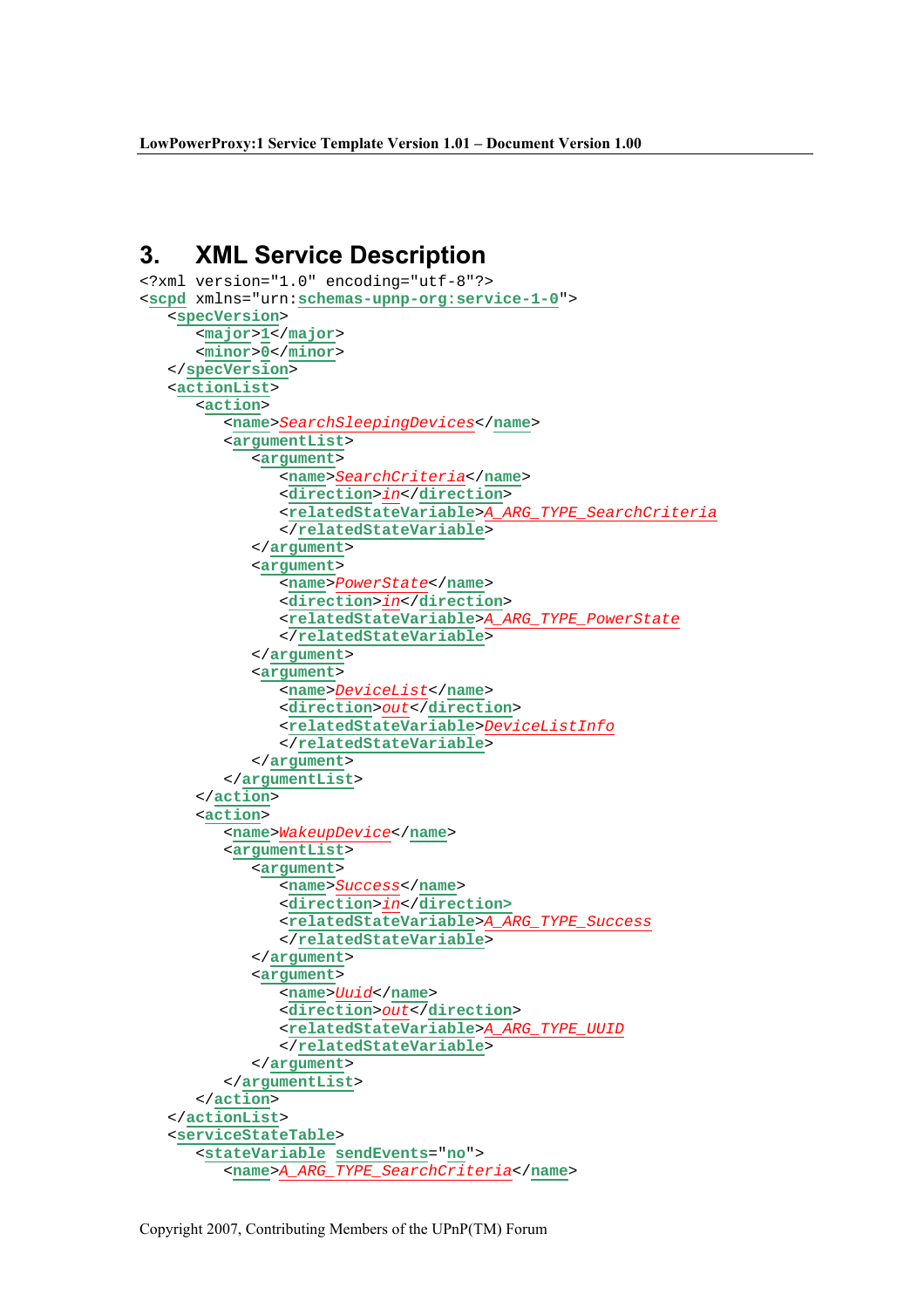```
 <dataType>string</dataType> 
       </stateVariable> 
 <stateVariable sendEvents="no"> 
 <name>A_ARG_TYPE_PowerState</name> 
          <dataType>ui1</dataType> 
          <allowedValueRange> 
              <minimum>1</minimum> 
             <maximum>7</maximum> 
          </allowedValueRange> 
     </stateVariable> 
       <stateVariable sendEvents="no"> 
          <name>DeviceListInfo</name> 
          <dataType>string</dataType> 
       </stateVariable> 
       <stateVariable sendEvents="no"> 
          <name>A_ARG_TYPE_UUID</name> 
          <dataType>string</dataType> 
       </stateVariable> 
    <stateVariable sendEvents="no"> 
          <name>A_ARG_TYPE_Success</name> 
          <dataType>boolean</dataType> 
       </stateVariable> 
    </serviceStateTable> 
</scpd>
```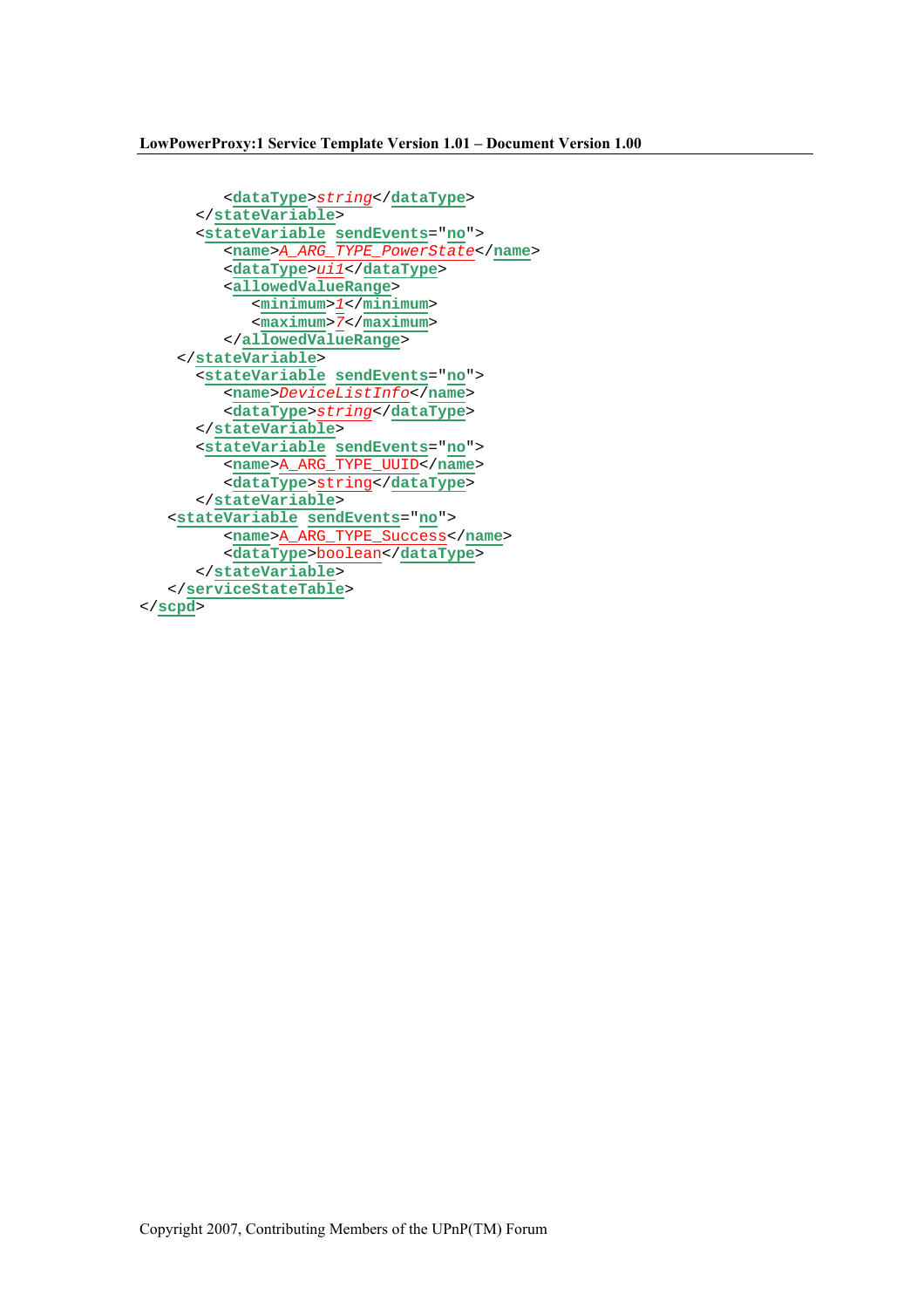#### $\overline{\mathbf{4}}$ . **Test**

No semantic tests have been specified for this service.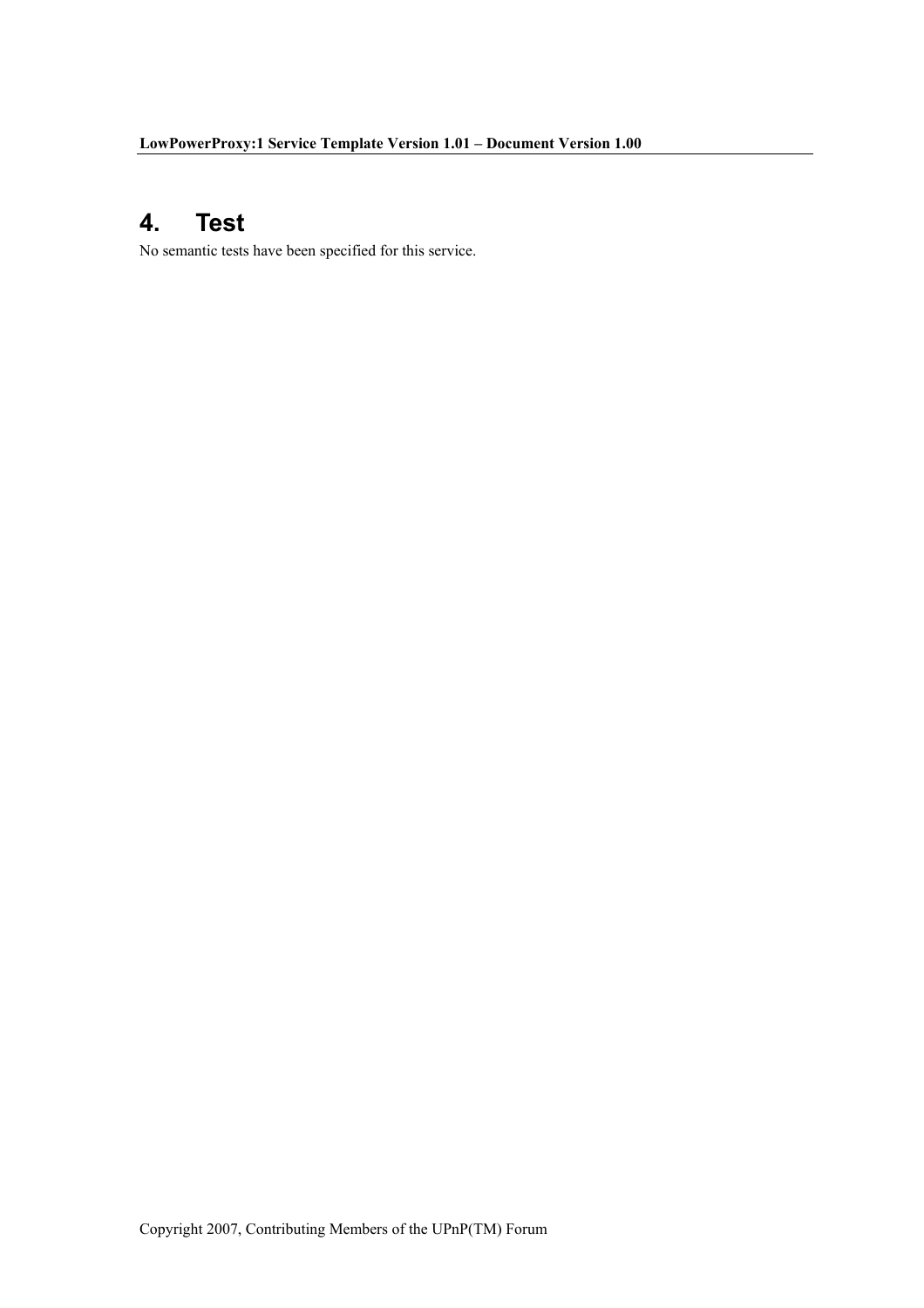## Appendix A: Sample argument XML string

```
<?xml version="1.0" encoding="UTF-8"?> 
<DeviceListInfo xmlns ="http://www.upnp.org/schemas/DeviceListInfo.xsd" 
xmlns:xsd="http://www.w3.org/2001/XMLSchema-instance" 
xsd:schemaLocation="http://www.upnp.org/schemas/DeviceListInfo.xsd 
http://www.upnp.org/schemas/lp/DeviceListInfo-v1.xsd"> 
         <DeviceInfo> 
                 <DeviceFriendlyName>Light(1USD00150)</DeviceFriendlyName> 
                 <DDDURI>http://172.19.165.110:59741</DDDURI> 
                 <UUID>c5b57696-e903-42c5-932b-77539143de50</UUID>
                 <DeviceType>urn:schemas-upnp-org:device:Light:1</DeviceType> 
                 <Service> 
                        <ServiceType>urn:schemas-upnp-org:service:SwitchPower:1 
                        </ServiceType> 
                         <ServiceID>urn:schemas-upnp-org:service:SwitchPower.0001 
                        </ServiceID> 
                 </Service> 
                 <Service> 
                         <ServiceType>urn:schemas-upnp-org:service:DimmingService:1 
                        </ServiceType> 
                         <ServiceID>urn:schemas-upnp-org:service:DimmingService.0001 
                        </ServiceID> 
                 </Service> 
                 <EmbeddedDeviceInfo> 
                         <DDDURI>http://172.19.165.110:59742</DDDURI> 
                         <UUID>c5b57696-e903-42c5-932b-77539143de40</UUID> 
                         <DeviceType>urn:schemas-upnp-org:device:BinaryLight:1</DeviceType> 
                         <EmbeddedService> 
                                 <ServiceType>urn:schemas-upnp-org:service:SwitchPower:1 
                                </ServiceType> 
                                 <ServiceID>urn:schemas-upnp-org:service:SwitchPower0001 
                                </ServiceID> 
                         </EmbeddedService> 
                 </EmbeddedDeviceInfo> 
                 <PowerState>4</PowerState> 
                 <SleepPeriod>1800</SleepPeriod> 
                 <ProxyWakeupPossible>Yes</ProxyWakeupPossible> 
                 <WakeupMethod> 
                        <BearerWakeupMethod> 
                                <IanaTechnologyType>71</IanaTechnologyType> 
                                <WakeupPattern>0008744C7F1D0008744C7F1D0008744C7F1D0008744C7
                                F1D0008744C7F1D0008744C7F1D0008744C7F1D0008744C7F1D0008744C7
                                F1D0008744C7F1D0008744C7F1D0008744C7F1D0008744C7F1D0008744C7
                                F1D0008744C7F1D0008744C7F1D</WakeupPattern> 
                                 <AdditionalBearerInfo> 
                                         <Address>0008744C7F1D</Address> 
                                         <Bearer_Info>Adsilon</Bearer_Info> 
                                 </AdditionalBearerInfo> 
                         </BearerWakeupMethod> 
                         <NonBearerWakeupMethod> 
                                 <BearerType>Infrared</BearerType> 
                                 <VendorNonBearerInfo>Philips</VendorNonBearerInfo> 
                         </NonBearerWakeupMethod> 
                </WakeupMethod> 
         </DeviceInfo> 
         <DeviceInfo> 
                 <DeviceFriendlyName>Light</DeviceFriendlyName> 
                 <DDDURI>http://172.19.165.10:59741</DDDURI> 
                 <UUID>c5b57696-e903-42c5-932b-12345673de50</UUID>
                 <DeviceType>urn:schemas-upnp-org:device:Light:1</DeviceType> 
                 <Service> 
                         <ServiceType>urn:schemas-upnp-org:service:SwitchPower:1 
                        </ServiceType> 
                         <ServiceID>urn:schemas-upnp-org:service:SwitchPower.0001 
                        </ServiceID> 
                 </Service> 
                 <Service> 
                         <ServiceType>urn:schemas-upnp-org:service:DimmingService:1 
                        </ServiceType> 
                         <ServiceID>urn:schemas-upnp-org:service:DimmingService.0001 
                        </ServiceID> 
                 </Service>
```